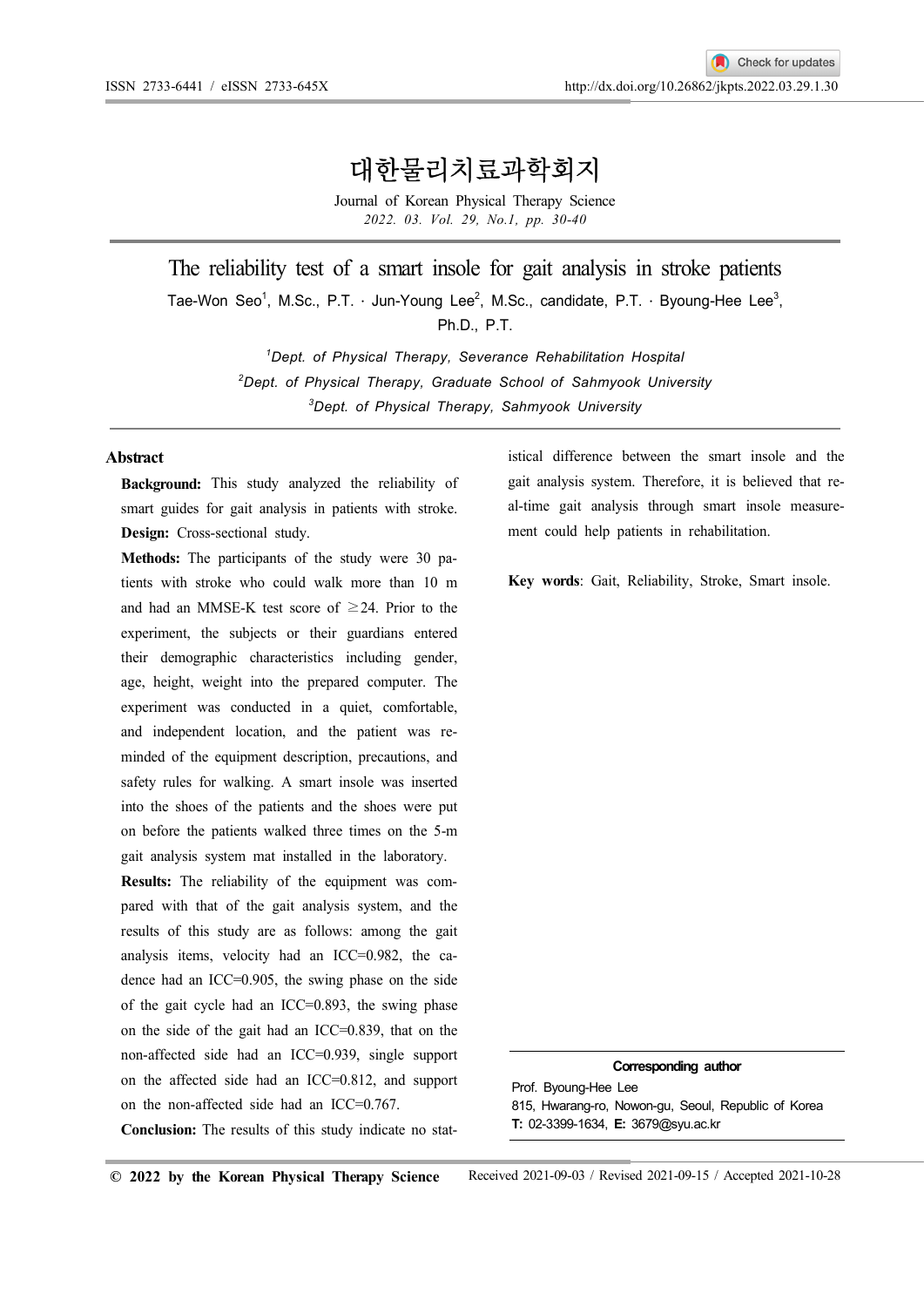### Ⅰ. Introduction

Stroke occurs when a blood vessel is blocked by thrombosis or when there is vascular rupture, which limits the supply of oxygen and nutrients to the brain, resulting in brain damage (Kim et al., 2020). Stroke is now a major disease affecting human life and health (Wang et al., 2018). Stroke affects approximately 795,000 people (Benjamin et al., 2017) each year, and despite many advances in prevention and treatment, stroke is becoming more frequent and unpredictable (Mayo et al., 2002). Patients with stroke tend to use the unaffected side more frequently than the paralyzed side in the long term, resulting in asymmetry (Moon et al., 2016) in both lower limbs and weakening of the upper and lower limbs of the affected side (Campbell et al., 2010). Patients with stroke have problems with gait, such as arm swing and amplitude reduction (Pistacchi et al., 2017) a, reduction in nervous subsystem integration capability, increased cadence (Mirelman et al., 2019), decreased active postural control (Perry, 1992), and decreased stride, which lead to problems including body asymmetry among (Ramakrishnan et al., 2019, Lim et al., 2020). The weakened muscles of the paralyzed upper and lower extremities cause approximately 61%-80% of the body's weight to be skewed to the lower extremities (Sackley et al., 1996), resulting in asymmetric balance, gait, weight-bearing, and abnormal movements, especially in patients with stroke (Dickstein et al., 1984). Gait velocity is a powerful measure of life expectancy and a guide for rehabilitation, and a typical gait speed test is the 10-m walk test (Middleton, 2015). It is important to determine the simultaneous efficacy of each test to enable it to be used in comparison with or interchangeably with other tests for gait speed. The gait analysis system has proved reliable for measuring spatiotemporal gait parameters and providing estimates of the level of gait (Bilney, 2003). The gait analysis system is a portable 'carpet' gait path with built-in pressure sensors throughout its length. Subjects can walk on the carpet without wires or markers, and data such as gait velocity, cadence, gait length, single and double support duration, and stride throughout the gait cycle can be quickly and easily obtained (Bilney et al., 2003; Webster et al., 2005; Dusing et al., 2007; Kressig et al., 2006). In particular, spatiotemporal variable measurements are often used during gait measurements to monitor progress, and plan interventions and discharge from stroke groups. Spatiotemporal measurements require improved portable equipment that is not inconvenient for patients and is not resistant. Spatial and temporal measurements of gait patterns are performed to identify and diagnose gait deviations, determine appropriate treatment, and monitor patient progress (Bilney et al., 2003). Various evaluation tools are used to evaluate balance and gait. Researchers use an image-based three-dimensional (3D) motion capture system that requires a large space and is preferred by researchers because of its expertise and accuracy, despite the difficulty in carrying it around (Tao et al., 2012). Clinicians and therapists must be able to align the balance of patients with stroke with the goals of the tests and evaluations required for walking analysis. The choice of reliable and validated evaluation tools is critical. In patients with early stroke undergoing rehabilitation, precise gait measurements are essential, especially in those with a slower gait or more severe disorders (Balasubramanian et al., 2009). Recently, the popularity of wearable sensors has increased in pedestrian analysis and these sensors have become more popular among clinicians (Benson et al., 2018). The main advantage of wearable sensors is that they can collect biomechanical data at a relatively low cost and in many environments (Kavanagh et al., 2008; Kobsar et al., 2014; Mannini et al., 2016). Advances in gait analysis technology have focused on methods that enable continuous gait monitoring without interruption in real-world environments outside the laboratory, such as wearable sensors (Chen et al., 2016).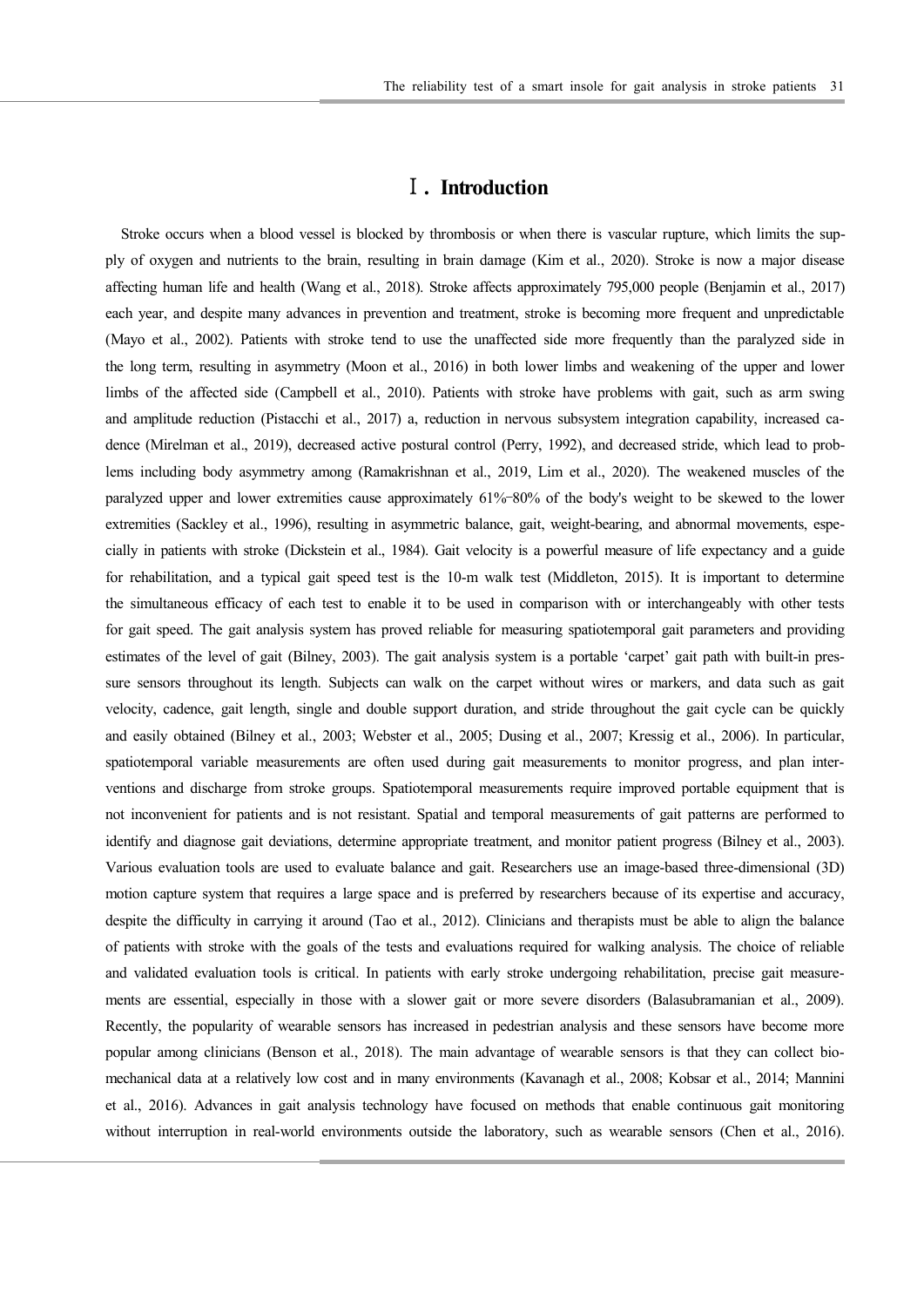However, these wearable sensors are attached to the body, which requires an individual's willingness and can cause problems with discomfort and adhesion. Considering that gait aids such as walkers and rollers are routinely prescribed to patients who need them during rehabilitation and who are restricted from moving, a valid gait analysis system is needed to continuously capture gait parameters without interfering with the users (Werner et al., 2019). Therefore, we want to assist with the rehabilitation and goal-setting of patients by comparing smart guidance and gait analysis systems with objective clinical measuring equipment and by introducing equipment that is convenient to carry, free of restrictions on location, and can be monitored in real time.

# Ⅱ. Method

### 1. Subjects

This study used a cross-sectional design. Participants' gait parameters such as gait velocity, cadence, swing phase, stance phase, single support, and double support were measured when walking through a smart insole gait analysis system. Forty-four patients who were diagnosed with stroke and received inpatient and outpatient treatment were recruited. These patients met the inclusion criteria for study selection at Hospital B in Seongnam-si, Gyeonggi-do, and agreed to participate in the study. The inclusion criteria were as follows: diagnosis of stroke, an MMES-K score of 24 or more, normal mental status, being able to perform a 10-m walk test, and knowledge of and agreement to the purpose of this study. The exclusion criteria were as follows: visual and auditory defects, inability to follow the instructions of the therapist, somatic sensory impairments affecting balancing abilities, and damage that could affect gait. Prior to the experiment, patients who participated in the study were informed of the purpose and requirements of the study and that they could withdraw their consent to participate, and signed a consent form for participation. This study was approved by the Institutional Bioethics Committee of Bundang Jesaeng Hospital (approval number: DMC202008004-HE001) and was registered (KCT0005558) in the Clinical Research Information Service of the Republic of Korea. The objectives and procedures to be performed in the study were fully understood by the subjects, and all subjects provided informed consent. Therefore, this study was based on the ethical principles of the Declaration of Helsinki.

#### 2. Procedure of the study

Prior to the experiment, the subjects or their guardians entered their demographic characteristics including gender, age, height, weight into the prepared computer. The experiment was conducted in a quiet, comfortable, and independent location, and the patient was reminded of the equipment description, precautions, and safety rules for walking. A smart insole was inserted into the shoes of the patients and the shoes were put on before the patients walked three times on the 5-m gait analysis system mat installed in the laboratory. There was no restriction on shoes, and acceleration and deceleration were measured at the beginning and end of the gait path (Cleland et al., 2019). The physical therapists walked next to the patients outside the walking mat to ensure the safety of the patient (Kuys et al., 2011). Software developers continuously monitored the smart insoles and gait analysis systems to help cope with equipment errors. During the experiment, the test was immediately stopped if the patients showed fatigue, complained of pain, and change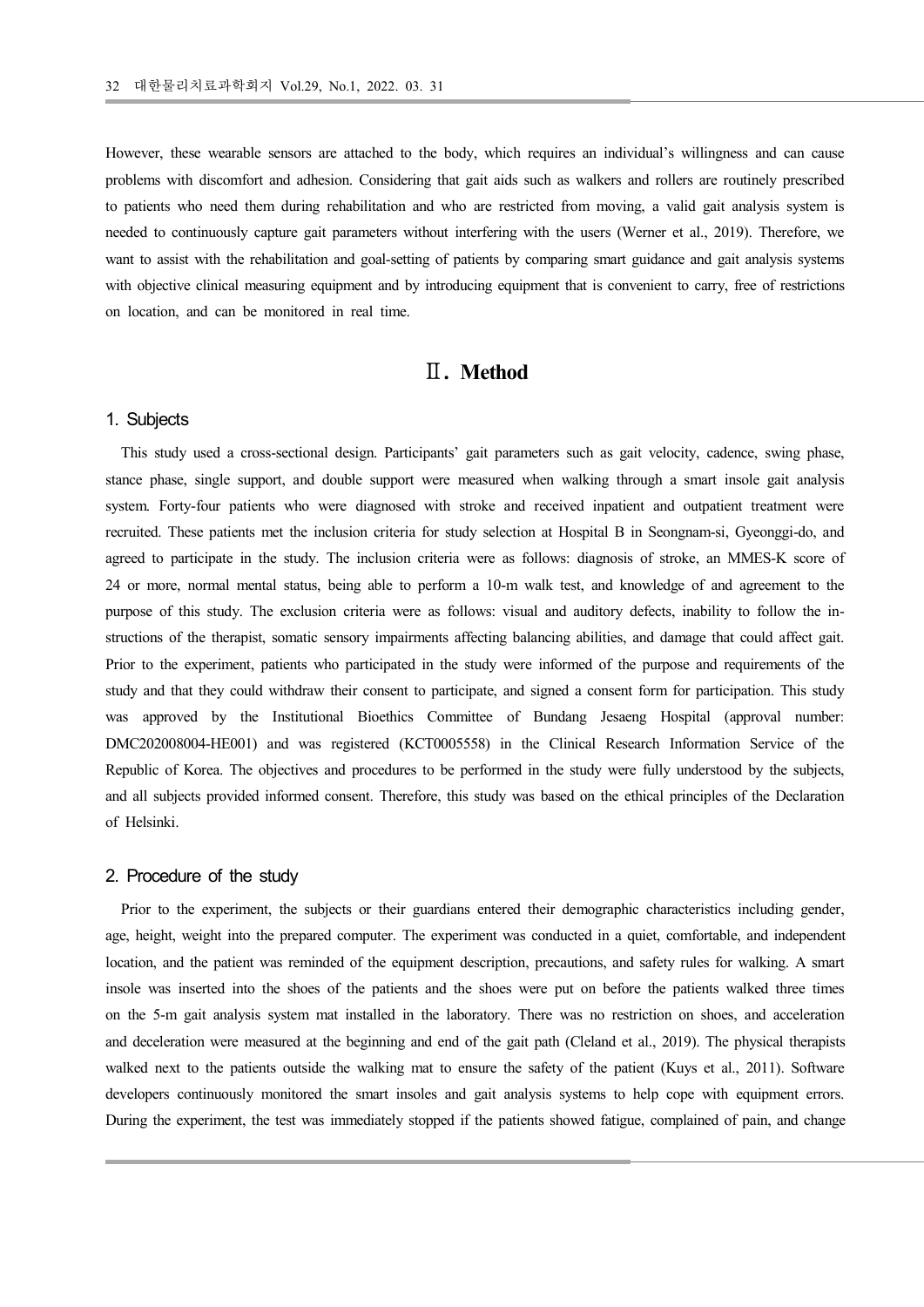information.

#### 3. Outcome measurement

#### 1) Gait analysis

In this study, pedestrian capability was analyzed using the Gait Analysis System (GAITRite, CIR System Inc, USA, 2008) to collect data on gait analysis for subjects (McDonough et al., 2001; Van & Besser, 2004). The GAITRite is an electronic walking mat that is 5 m long, 61 cm wide, and 0.6 cm high. A total of 16,128 sensors, each measuring 1 cm in diameter, were arranged vertically along the gait mat every 1.27 cm to collect information. Measurements included velocity, cadence, swing phase, stance phase, and requirement of single support or double support. All within-gait correlations (intermediate-class correlations [ICC]=0.96) of the comfortable velocity of the gait analysis system were highly correlated between 0.96 (Van Uden et al., 2004), and the measurement of gait characteristics using video motion analysis (ICC=0.94) (McDonough et al., 2001). In this study, information was collected by walking on a gait analysis system with the subject wearing a smart insole, standing 2 m behind the gait mat, and walking on the gait mat following the examiner's verbal signal.

#### 2) Smart insole

In this study, we used Pedisol (R-C-SP0-Pedisol250, Spina Systems Co., Ltd., South Korea, 2019), a smart insole used to collect data on the gait analysis of patients. Pedisol has 40 pressure sensors mounted in the sole of the shoe which gather information through force sensing resistor (FSR) sensors when walking, and the collected information is transmitted to a mobile phone, personal computer (PC), or tablet via Bluetooth 3.0 communication. The data transfer cycle lasted for 100 ms and weighed 214 g on a 250-mm scale. The experiment required the subject to stand in front of the gait mat and walk at the most comfortable velocity following the examiner's verbal signal to the outside of the mat. Measurements included velocity, cadence, swing phase, stance phase, single support, and double support.

#### 4. Data analysis

All analyses in this study were performed using SPSS (version 21.0; IBM, Armonk, NY, USA). For descriptive statistics, the frequency, average and standard deviation were reported. Continuous variables of the study subjects were tested for normality using a Shapiro-Wilk test, and the ICCs were used to assess reliability between the two measurements for each item. Internal consistency was based on the value of Cronbach's alpha.

# Ⅲ. Results

Regarding the general characteristics of the participants, sex, age, height, weight, and leg length were evaluated <Table 1>.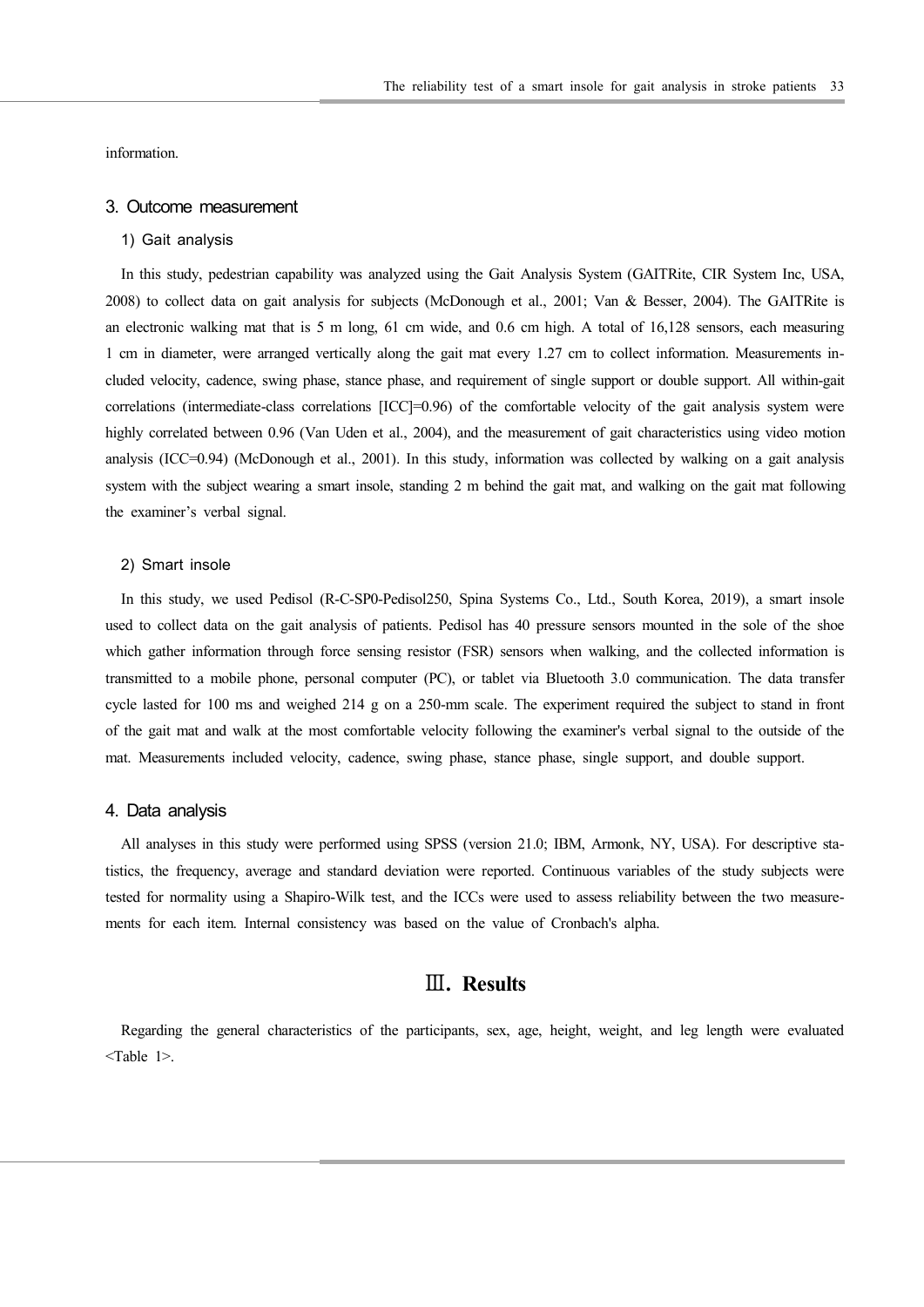| Table 1. General characteristics $(N=30)$ |                     |                  |           |
|-------------------------------------------|---------------------|------------------|-----------|
|                                           |                     | Person           | $\%$      |
| Sex (Male/Female)                         | Male                | 16               | 53.33%    |
|                                           | Female              | 14               | 46.67%    |
| Age (years)                               | $50$ $\times$       | $10\,$           | 33.33%    |
|                                           | 50-59               | $12\,$           | 40.00%    |
|                                           | 60 <                | $\,$ $\,$        | 26.67%    |
| Weight (kg)                               | $60\,$ $>$          | $10\,$           | 33.33%    |
|                                           | 60-69               | 6                | 20.00%    |
|                                           | 70-79               | $\,8\,$          | 26.67%    |
|                                           | 80 <                | 6                | $20.00\%$ |
| Height (cm)                               | 150 >               | $\mathbf{1}$     | 3.33%     |
|                                           | 150-159             | $\overline{9}$   | $30.00\%$ |
|                                           | 160-169             | $10\,$           | 33.33%    |
|                                           | $170 <$             | $10\,$           | 33.33%    |
| Affected (Rt./Lt.)                        | Right               | 17               | $56.67\%$ |
|                                           | Left                | 13               | 43.33%    |
| Diagnostic name                           | Cerebral hemorrhage | $\sqrt{5}$       | 16.67%    |
|                                           | Cerebral infarction | $25\,$           | 83.33%    |
| Onset                                     | 1 year $>$          | 15               | $50.00\%$ |
|                                           | 1-2 years           | 4                | 13.33%    |
|                                           | 2-3 years           | $\boldsymbol{2}$ | $6.67\%$  |
|                                           | 3-4 years           | 1                | 3.33%     |
|                                           | 4-5 years           | $\mathbf{1}$     | 3.33%     |
|                                           | 5 years $\le$       | $\boldsymbol{7}$ | 23.33%    |

Table 1. General characteristics  $(N=30)$ 

Gait analysis was performed using a gait analysis system and a smart insole for the analysis of each participant's velocity, cadence, affected side swing phase, non-affected side swing phase, affected side stance phase, non-affected side stance phase, affected side single support, non-affected side single support, affected side double support, and non-affected side double support <Table 2>.

The average velocity was 77.05 for the gait analysis system and 0.98 for the smart insole (ICC, 73.39). The mean cadence was 93.72 for the gait analysis system and 83.00 for the smart insole (ICC, 0.91). The mean in terms of the affected side swing phase was 33.40 for the gait analysis system, and 33.51 for the smart insole (ICC, 0.89). Regarding the non-affected side swing phase, the average was 28.82 for the gait analysis system and 28.23 for the smart insole (ICC, 0.94). The mean of the affected side stance phase was 66.60 for the gait analysis system and 0.89 for the smart insole (ICC, 66.49). The mean of the non-affected side stance phase was 71.18 for the gait analysis system and 71.77 for the smart insole (ICC, 0.94). The mean of the affected side single support was 28.85 for the gait analysis system and 22.24 for the smart insole (ICC, 0.81). The mean of the non-affected side single support was 33.38 using the gait analysis system and 26.50 using the smart insole (ICC, 0.77). The mean of the affected side double support system was 37.60 for the gait analysis system and 36.76 for the smart insole (ICC, 0.76). The average for the emergency side double support device was 37.53 for the gait analysis system and 36.30 for the smart insole (ICC, 0.77).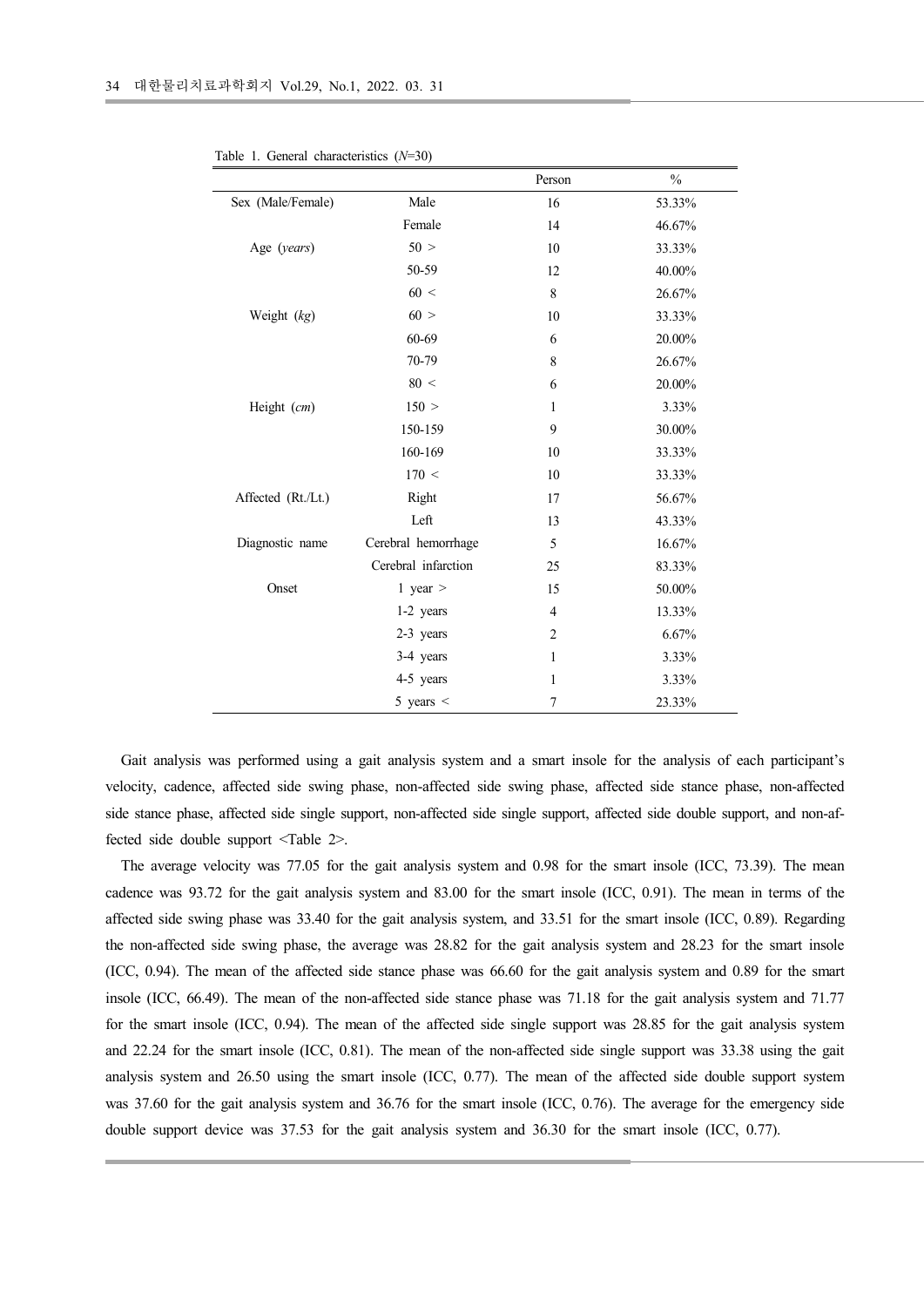|                                                          | The reliability test of a smart insole for gait analysis in stroke patients 35 |                  |            |                         |       |
|----------------------------------------------------------|--------------------------------------------------------------------------------|------------------|------------|-------------------------|-------|
|                                                          |                                                                                |                  |            |                         |       |
|                                                          |                                                                                |                  |            |                         |       |
|                                                          |                                                                                |                  |            |                         |       |
| Table 2. Reliability of gait variables (N=30)            |                                                                                |                  |            |                         |       |
|                                                          | Gait analysis                                                                  |                  | $\rm{ICC}$ | 95% Confidence interval |       |
|                                                          | Gait analysis system Smart insole                                              |                  |            | Lower                   | Upper |
| Velocity (cm/s)                                          | 77.05±32.29 <sup>a</sup>                                                       | 73.39±25.53      | 0.98       | 11.38                   | 18.7  |
| Cadence (steps/min)                                      | 93.72±18.83                                                                    | 83.00±16.78      | 0.91       | 1.5                     | 19.93 |
| Affected side swing phase (%GC)                          | 33.40±4.69                                                                     | $33.51 \pm 5.20$ | 0.89       | 2.45                    | 2.67  |
| Non-affected side swing phase (%GC)                      | 28.82±6.63                                                                     | $28.23 \pm 5.10$ | 0.94       | 2.47                    | 3.65  |
| Affected side stance phase (%GC)                         | 66.60±4.69                                                                     | $66.49 \pm 5.21$ | 0.89       | 2.45                    | 2.67  |
| Non-affected side stance phase (%GC)                     | $71.18 \pm 6.62$                                                               | $71.77 \pm 5.10$ | 0.94       | 2.47                    | 3.64  |
| Affected side single support (%GC)                       | $28.85\pm 6.63$                                                                | 22.24±3.74       | 0.81       | 3.83                    | 9.39  |
| Non-affected side single support (%GC)                   | 33.38±4.73                                                                     | $26.50\pm6.49$   | 0.77       | 3.95                    | 9.82  |
| Affected side double support (%GC)                       | 37.60±8.89                                                                     | 36.76±7.69       | 0.76       | 3.45                    | 5.14  |
| Non-affected side double support (%GC)                   | $37.53 \pm 9.01$                                                               | 36.30±6.85       | 0.77       | 2.91                    | 5.36  |
| <sup>a</sup> Mean ± standard deviation, %GC=%gait cycle. |                                                                                |                  |            |                         |       |
|                                                          |                                                                                |                  |            |                         |       |
|                                                          |                                                                                |                  |            |                         |       |
|                                                          | <b>IV.</b> Discussion                                                          |                  |            |                         |       |
|                                                          |                                                                                |                  |            |                         |       |
|                                                          |                                                                                |                  |            |                         |       |

# Ⅳ. Discussion

Patients with stroke develop central nervous system problems (Duncan et al., 2002; Verheyden et al., 2006), loss of motion, and abnormal weight distribution (Kelley et al., 2009), and often have physical symmetry problems (Bohannon, 1988). These problems lead to restrictions in social activities and a decrease in independence (Perry et al., 1995), causing problems in daily life in the community (Antipova et al., 2019). Identifying and solving problems in patients with stroke is an important goal of rehabilitation (Michael et al., 2005; Patterson et al., 2008).

The use of equipment is limited by the environment because the assessment requires a dedicated space that does not interfere with the equipment (Bamberg et al., 2008). The recent emergence of small wearable devices linked to mobile phones, tablets, and personal computers (PCs) has enabled pedestrian evaluation, and these devices are still being studied to evaluate the possibility of further development (Sprager et al., 2015). This study was conducted to explore the reliability of smart insoles for gait analysis in 30 patients with stroke. To compare the resulting values of gait analysis in patients with stroke, we used a gait analysis system with Pedisol (Spina Systems Co., Ltd., R-C-SP0-Pedisol250, 2019, Korea) and a smart insole. We performed measurements in participants walking repeatedly (three times) over a 10-m distance with the gait analysis system (GAITRite, CIR system Inc, USA, 2008) installed on hard ground and wearing a smart insole.

In this study, the reliability test for velocity and cadence showed a confidence level (ICC) of 0.982 and 0.905, respectively. In a previous study, Cleland et al. (2019) placed a 1-m gap between the gait analysis system and the 10-m walk test and measured the velocity at a comfortable and again at a fast gait. The ICC for the fast gait velocity was 0.94 and that for the comfortable velocity was 0.77. In our study, the ICC was 0.982, as measured at a faster velocity than the velocity chosen by the individual. Kuys et al. (2011) had a distance of 2 m before and after in the gait analysis of patients with stroke using a gait analysis system, and in the study of confidence between the two groups, the ICC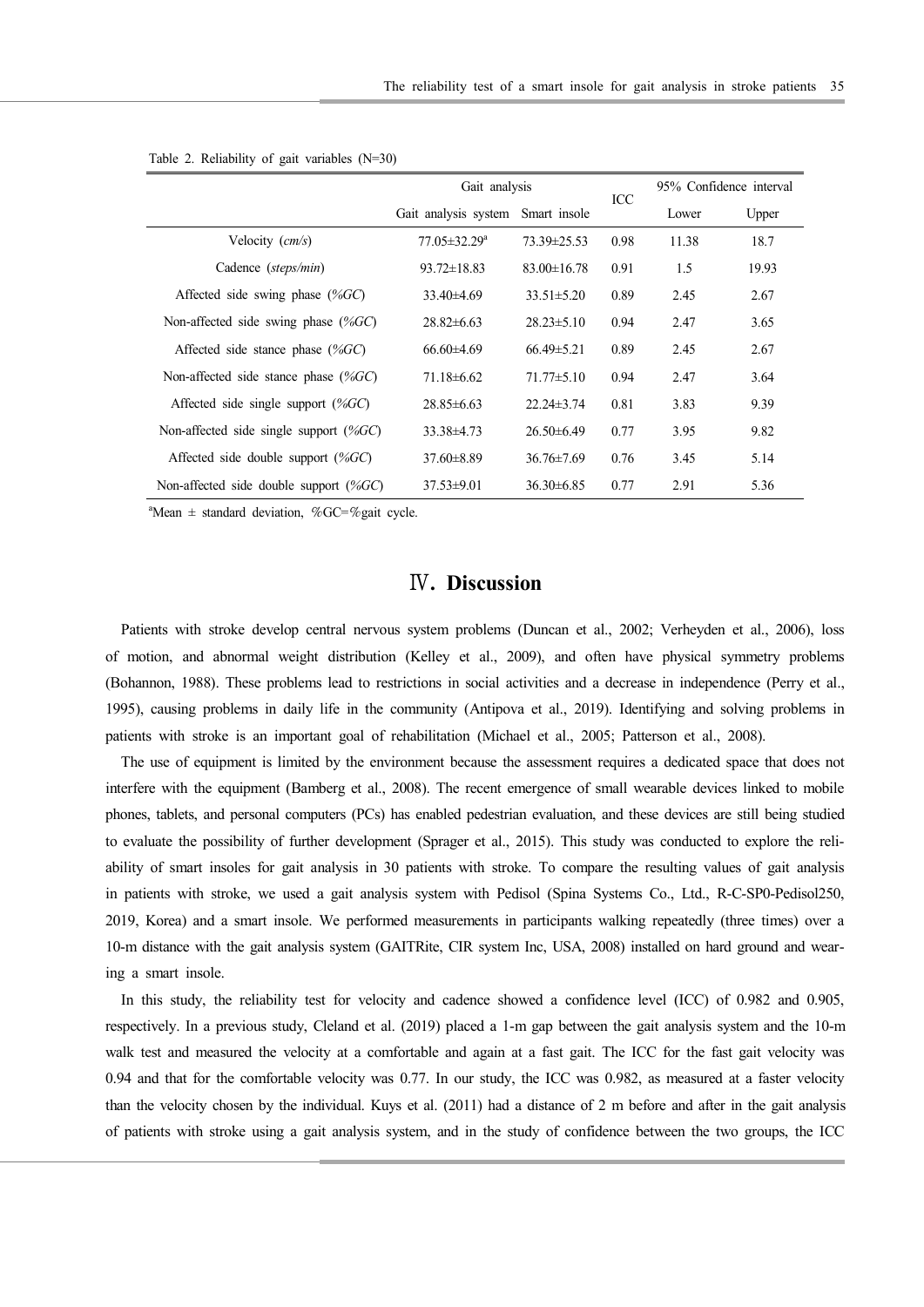of velocity was 0.89 and the ICC of cadence was 0.92, and the ICC was measured at a slower rate than the target (0.69 m/s). Bilney et al. (2003) had a distance of 3 m before and after in the gait analysis of normal participants using the gait analysis system and examined the reliability between slow, normal, and fast velocity, with three repeated measurements, which showed that the ICC for slow, normal, and fast gait velocity was 0.99, and the ICC for cadence was 0.99. In this study, we found an ICC of 0.893 for the affected side swing phase, 0.940 for the non-affected side swing phase, 0.893 for the affected side stance phase, and 0.993 for the non-affected side stance phase. Werner et al. (2019) conducted a reliability check between the smart walker and the gait analysis system, with a distance of 1 m at the beginning and end of the swing phase, and found an ICC of 0.72. The ICC of the stance phase was 0.83. and the gait velocity was measured at a fast velocity. In this study, the ICC for the affected side single support was 0.812, the ICC for the non-affected side single support was 0.767, the ICC for the affected side 3 was 0.758, and the ICC for the non-affected side double support was 0.773. Latorre et al (2019) performed a one-minute walk test on patients with stroke and those without stroke using a Kinect v2 camera and a 10-meter walk test to analyze gait at a velocity of 0.970, and found an ICC of 0.939 for cadence, and double support time of 0.904. To avoid errors during measurement, it was conducted at a deserted velocity and the participants walked at a comfortable velocity of their choice. Gait analysis of patients with stroke was conducted through a 10-m walk test. At the start of the gait, the participant was instructed to move the leg on the affected side first (Delafontaine et al., 2019), with measurements showing positive intraparty correlation at velocity, cadence, swing phase, stance phase, single support, and double support. Based on the evidence that the gait velocity of the participants can be constant on the gait mat at a distance of  $1 - 3$  m before and after considering acceleration and deceleration (Wang et al., 2012). This study minimizes errors in measurement by placing the participant 2 m from the starting point in the gait analysis. The gait measurement is believed to have high correlation at low velocity, self-contained velocity, and especially at high velocity (Cleland et al., 2019), the latter of which has also been equally rapid in this study, positively affecting the intra-level correlation between the velocity and cadence between the two measurements. The reliability of single and dual supports was relatively lower than that of other items, resulting in foot drop (Campbell et al., 2010), and causing gait problems due to pressure on the soleus and Achilles tendons (Park et al., 2019) in patients with stroke. These problems may have been limited (Braun et al., 2015) by data input to the smart insole for individuals built on pressure sensors, such as accurate footprint recognition error problems, reduced stability (Törnbom et al., 2017) during walking, and the use of gait aids. Smart insoles are measured (Seo et al., 2020) by placing them in the shoes, and the pressure generated while walking is attached to the front of the footpad so that data are collected through the sensor of the insole (Abdul Razak et al., 2012). Considering the various foot sizes of stroke patients, smart insoles measuring from 220 mm to 280 mm in thickness were prepared. However, the front of the feet did not make contact with the smart insoles during gait for those patients wearing 5-mm shoes, such as 225 mm, 235 mm, and 245 mm. If these problems are not solved, the data may differ from barefoot measurements (Braun et al., 2015). Due to the high heel area of the smart insole, the problem of not fitting into the patients' shoes, and the lack of flexibility of the insole during walking, we were not able to exclude hard and foreign feelings. As the participants walked three times on the gait mat, the time before the information of the smart insole was sent to the tablet or PC and converted was longer than the time taken with the gait analysis system; the patients thus had to wait before walking again. Objective evaluation of the functional state of the patient after stroke is essential, but stroke evaluation measures are limited. After moving to a designated place to evaluate patients with stroke at a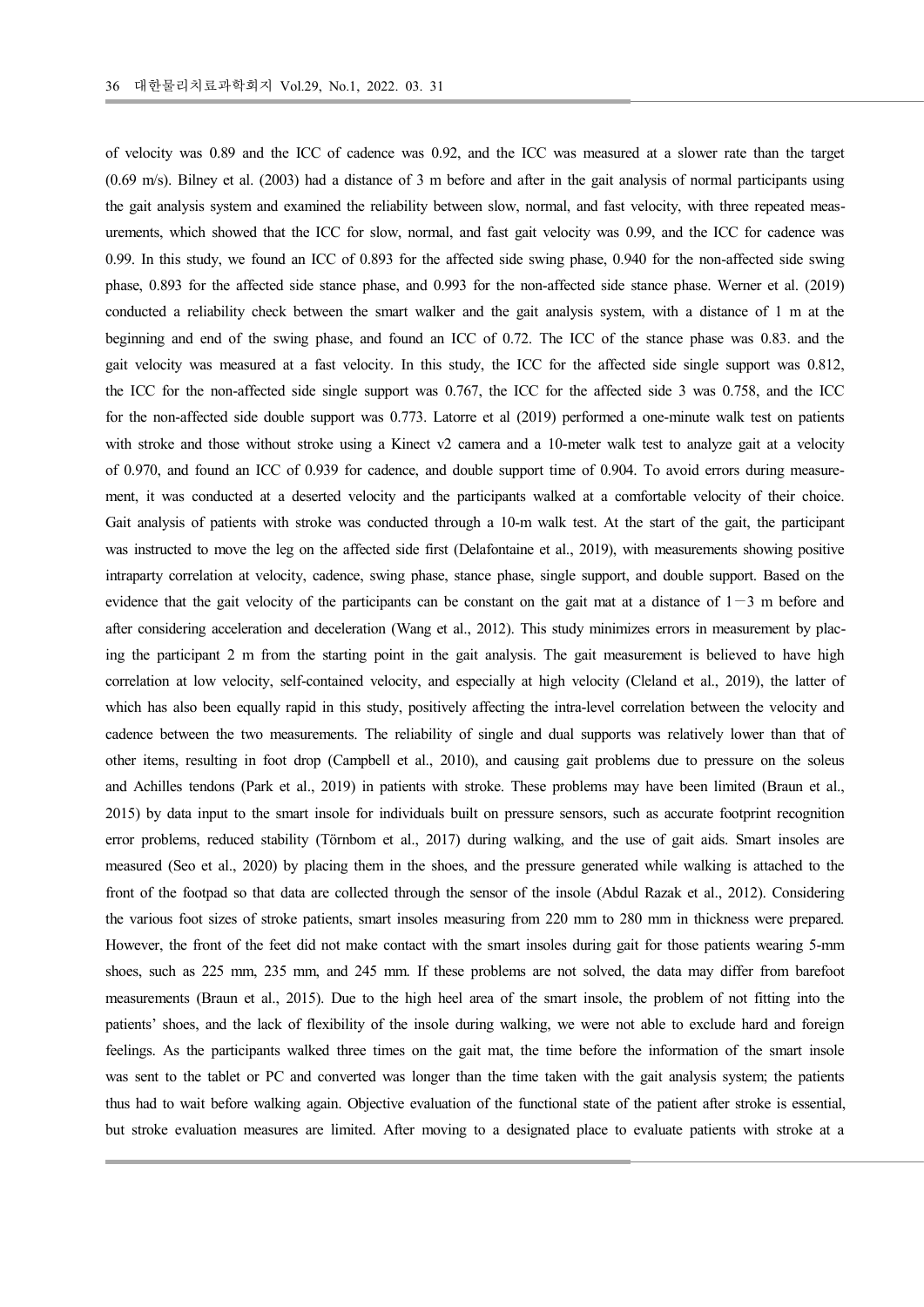hospital, there is a situation where evaluations are made or a new hall is needed to install the evaluation equipment. Gait analysis is possible using a smart insole, regardless of the time and place, because there are no time or space constraints at home or in hospital, and gait can be measured and used for education (Seo et al., 2020). The limitations of this study are that due to the nature of hospitals, fewer patients were hospitalized and outpatients were selected according to the criteria; thus, it is difficult to generalize the findings regarding gait analysis to all patients with stroke. We consider that a more accurate measurement would have been made if a gait analysis study had first been conducted on a patient with stroke, then on a group of participants without stroke, to correct trial errors and problems sufficiently before performing the measurements on a participant with stroke. This study tested the reliability of smart devices for gait analysis in patients with stroke and showed a positive ICC in both measured temporal gait variables. In future studies, more diverse patients with stroke are required. In addition, modifications of the pressure information transmission and information processing methods are required to adapt to the gait characteristics of patients with stroke. If the methods are improved and more flexible materials are used, the systems will be more suitable for gait analysis in patients with stroke. Continuous development and research is needed for gait analysis of all patients with stroke in line with the increasingly simplified and convenient types of wearable equipment.

# V. Conclusion

This study was conducted to test the reliability of a smart insole for the gait analysis of stroke patients. The study found that the smart insole for gait analysis in stroke patients was comparable to the gait analysis system for velocity, cadence, swing phase, stance phase, single support, and double support. The values for these were ICC=0.982 for velocity, ICC=0.905 for gait, and ICC=0.893 for damage. A value of 73 is shown. Therefore, the smart insole used in this study may be suitable clinical gait analysis equipment for future patients with stroke.

### **References**

- Abdul Razak A, Zayegh A, Begg RK, et al. Foot plantar pressure measurement system: A review. Sensors 2012;12(7);9884-912.
- Antipova D, Eadie L, Macaden A, et al. Diagnostic accuracy of clinical tools for assessment of acute stroke: a systematic review. BMC emergency medicine 2019;19(1):49.
- Balasubramanian CK, Neptune RR, Kautz SA. Variability in spatiotemporal step characteristics and its relationship to walking performance post-stroke. Gait & Posture 2009;29(3):408-14.
- Bamberg SJM, Benbasat AY, Scarborough DM, et al. Gait analysis using a shoe-integrated wireless sensor system. IEEE transactions on information technology in biomedicine 2008;12(4):413-23.
- Benson LC, Clermont CA, Bošnjak E, et al. The use of wearable devices for walking and running gait analysis outside of the lab: A systematic review. Gait & Posture 2018;63:124-38.
- Bilney B, Morris M, Webster K. Concurrent related validity of the GAITRite® walkway system for quantification of the spatial and temporal parameters of gait. Gait & Posture 2003;17(1):68-74.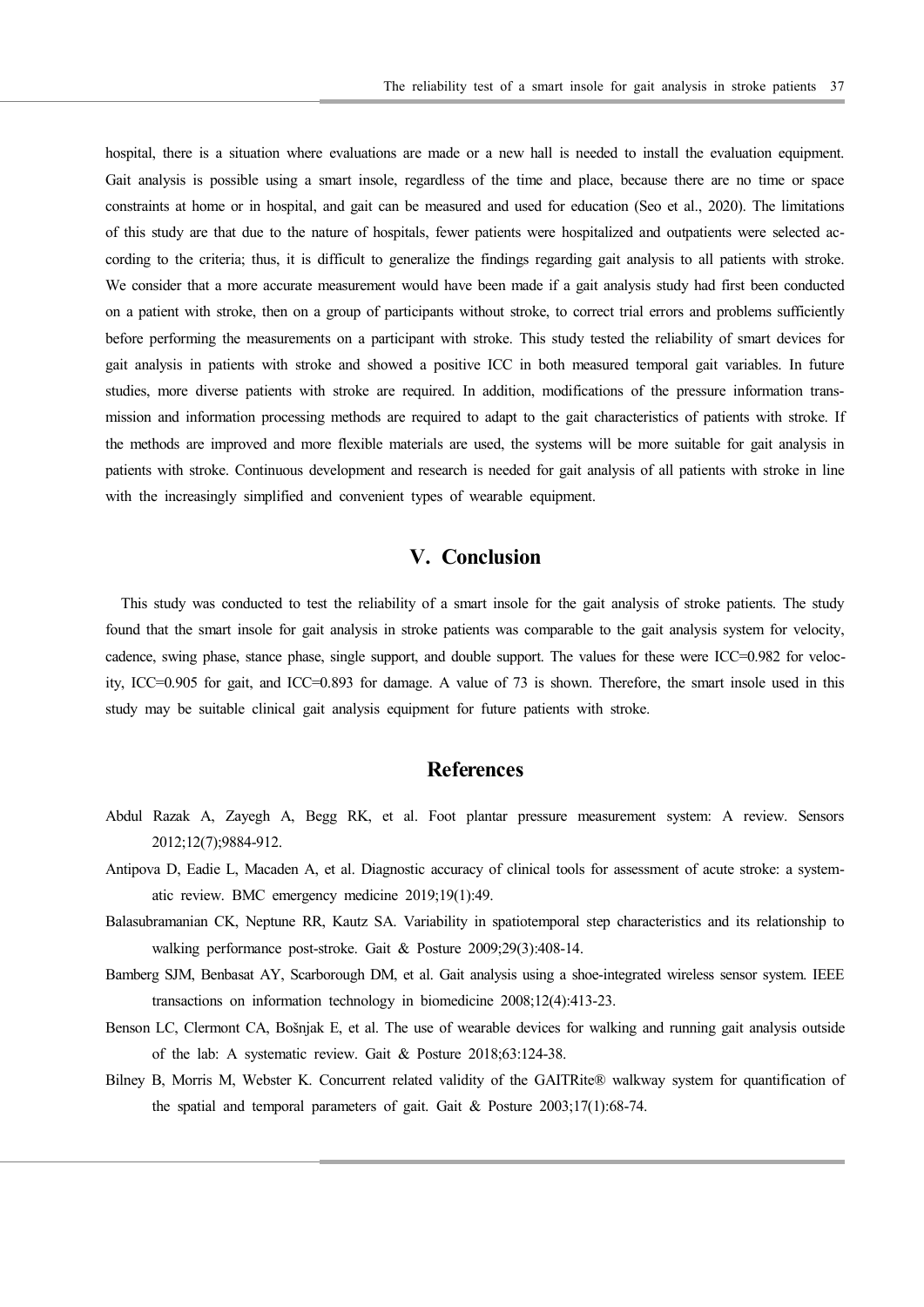- Bohannon RW, Andrews AW, Smith MB. Rehabilitation goals of patients with hemiplegia. International Journal of Rehabilitation Research 1988;11(2):18184.
- Braun BJ, Veith NT, Hell R, et al. Validation and reliability testing of a new, fully integrated gait analysis insole. J Foot Ankle Res 2015;8:54.
- Campbell GB, Matthews JT. An integrative review of factors associated with falls during post-stroke rehabilitation. Journal of Nursing Scholarship 2010;42(4):395-404.
- Chen S, Lach J, Lo B, et al. Toward pervasive gait analysis with wearable sensors: A systematic review. IEEE journal of biomedical and health informatics 2016;20(6):1521-37.
- Cleland BT, Arshad H, Madhavan S. Concurrent validity of the GAITRite electronic walkway and the 10-m walk test for measurement of walking speed after stroke. Gait Posture 2019;68:458-460.
- Delafontaine A, Vialleron T, Hussein T, et al. Anticipatory Postural Adjustments During Gait Initiation in Stroke Patients. Front Neurol 2019;10:352.
- Dickstein R, Nissan M, Pillar T, et al. Foot-ground pressure pattern of standing hemiplegic patients: major characteristics and patterns of improvement. Physical therapy 1984;64(1):19-23.
- Duncan PW, Horner RD, Reker DM, et al. Adherence to postacute rehabilitation guidelines is associated with functional recovery in stroke. Stroke2002;33(1):167-77.
- Dusing SC, Thorpe DE. A normative sample of temporal and spatial gait parameters in children using the GAITRite® electronic walkway. Gait & Posture 2007;25(1):135-9.
- Kavanagh JJ, Menz HB. Accelerometry: a technique for quantifying movement patterns during walking. Gait & Posture 2008;28(1):1-15.
- Kelley RE, Borazanci AP. Stroke rehabilitation. Neurological research 2009;31(8):832-40.
- Kim JJ, Lee JW. Asystematic review of effects and methods of treadmill training applied to stroke patients. Journal of Korean Physical Therapy Science 2020;27(2):63-79.
- Kobsar D, Olson C, Paranjape R, et al. Evaluation of age-related differences in the stride-to-stride fluctuations, regularity and symmetry of gait using a waist-mounted tri-axial accelerometer. Gait & Posture 2014;39(1):553-7.
- Kressig RW, Beauchet O. Guidelines for clinical applications of spatio-temporal gait analysis in older adults. Aging clinical and experimental research 2006;18(2):174-6.
- Kuys SS, Brauer SG, Ada L. Test-retest reliability of the GAITRite system in people with stroke undergoing rehabilitation. Disabil Rehabil 2011;33(19-20):1848-53.
- Latorre J, Colomer C, Alcaniz M, et al. Gait analysis with the Kinect v2: normative study with healthy individuals and comprehensive study of its sensitivity, validity, and reliability in individuals with stroke. J Neuroeng Rehabil 2019;16(1):97.
- Lim JH, Park SJ. The effects of coordinative locomotor training on balance in patients with chronic stroke: meta-analysis of studies in Korea. Journal of Korean Physical Therapy science 2020;27(2):36-47.
- Mannini A, Trojaniello D, Cereatti A, et al. A machine learning framework for gait classification using inertial sensors: Application to elderly, post-stroke and huntington's disease patients. Sensors 2016;16(1):134.
- Mayo NE, Wood-Dauphinee S, Co^te R, et al. Activity, participation, and quality of life 6 months poststroke. Archives of physical medicine and rehabilitation 2002;83(8):1035-42.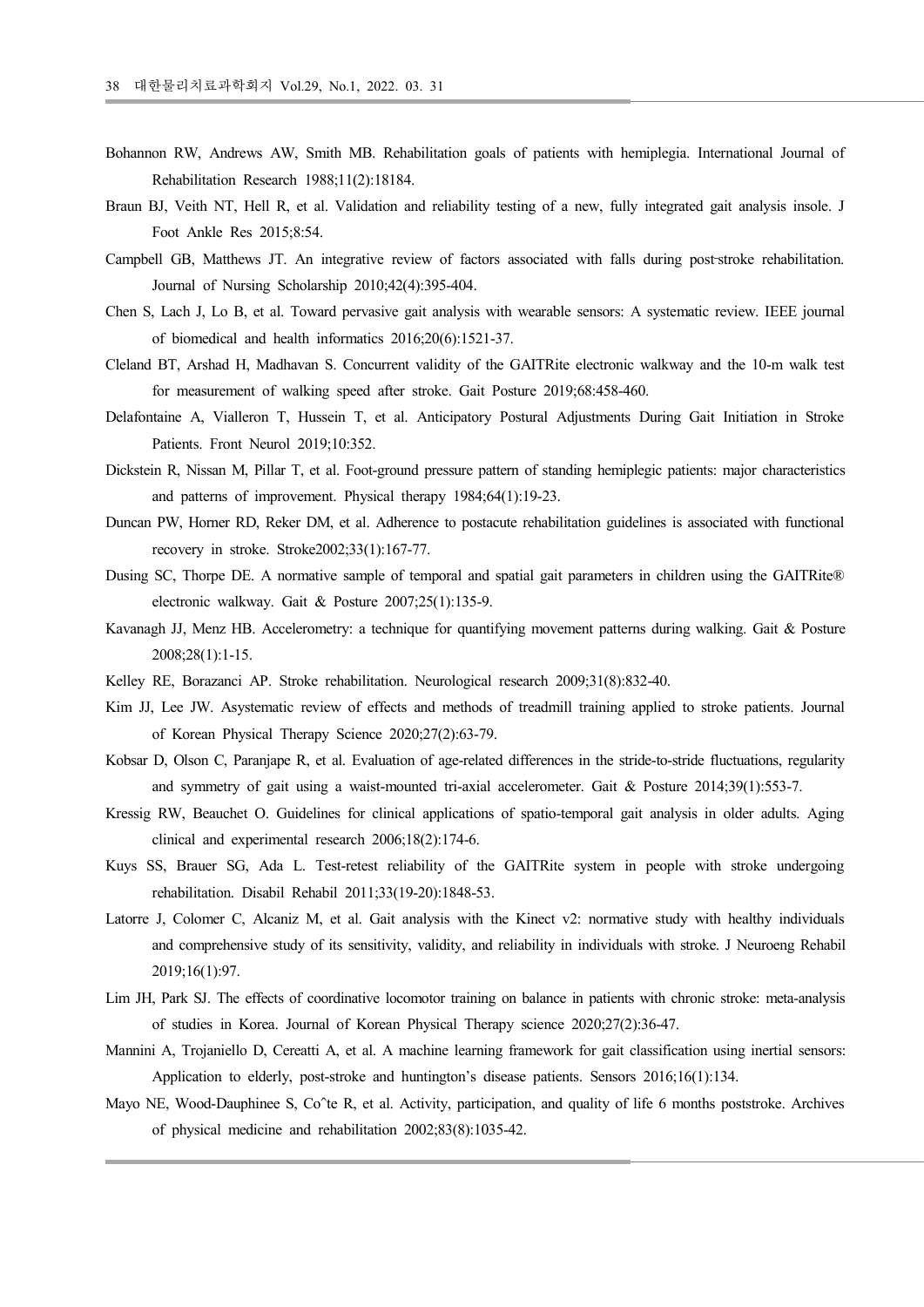- McDonough AL, Batavia M, Chen FC, et al. The validity and reliability of the GAITRite system's measurements: A preliminary evaluation. Archives of physical medicine and rehabilitation 2001;82(3):419-25.
- Benjamin EJ, Blaha MJ, Chiuve SE, et al. Heart disease and stroke statistics -2017 update: a report from the American Heart Association. circulation 2017;135(10): e146-e603.
- Michael KM, Allen JK, Macko RF. Reduced ambulatory activity after stroke: the role of balance, gait, and cardiovascular fitness. Archives of physical medicine and rehabilitation 2005;86(8):1552-6.
- Middleton A, Fritz SL, Lusardi M. Walking speed: the functional vital sign. Journal of aging and physical activity 2015;23(2):314-22.
- Mirelman A, Bonato P, Camicioli R, et al. Gait impairments in Parkinson's disease. The Lancet Neurology 2019;18(7):697-708.
- Moon Y, Sung J, An R, et al. Gait variability in people with neurological disorders: a systematic review and meta-analysis. Human movement science 2016;47:197-208.
- Park KB, Park H, Park BK, et al. Clinical and Gait Parameters Related to Pelvic Retraction in Patients with Spastic Hemiplegia. J Clin Med 2019;8(5).
- Patterson SL, Rodgers MM, Macko RF, et al. Effect of treadmill exercise training on spatial and temporal gait parameters in subjects with chronic stroke: a preliminary report. Journal of rehabilitation research and development 2008;45(2):221.
- Perry J, Davids JR. Gait analysis: normal and pathological function. Journal of Pediatric Orthopaedics 1992;12(6):815.
- Perry J, Garrett M, Gronley JK, et al. Classification of walking handicap in the stroke population. Stroke 1995;26(6):982-9.
- Pistacchi M, Gioulis M, Sanson F, et al. Gait analysis and clinical correlations in early Parkinson's disease. Functional neurology 2017;32(1):28.
- Ramakrishnan T, Kim SH, Reed KB. Human gait analysis metric for gait retraining. Applied bionics and biomechanics, 2019.
- Seo M, Shin MJ, Park TS, et al. Clinometric Gait Analysis Using Smart Insoles in Patients With Hemiplegia After Stroke: Pilot Study. JMIR Mhealth Uhealth 2020;8(9):e22208.
- Sprager S, Juric MB. Inertial sensor-based gait recognition: A review. Sensors 2015;15(9):22089-127.
- Tao W, Liu T, Zheng R, et al. Gait analysis using wearable sensors. Sensors 2012;12(2):2255-83.
- Törnbom K, Sunnerhagen KS, Danielsson A. Perceptions of physical activity and walking in an early stage after stroke or acquired brain injury. PLoS One 2017;12(3):e0173463.
- Van Uden CJ, Besser MP. Test-retest reliability of temporal and spatial gait characteristics measured with an instrumented walkway system (GAITRite®). BMC Musculoskeletal Disorders 2004;5(1):13.
- Verheyden G, Vereeck L, Truijen S, et al. Trunk performance after stroke and the relationship with balance, gait and functional ability. Clinical rehabilitation 2006;20(5):451-8.
- Wang CY, Lin YH, Chen TR, et al. Gait speed measure: the effect of different measuring distances and the inclusion and exclusion of acceleration and deceleration. Perceptual and Motor Skills 2012;114(2):469-78.
- Wang X, Shen B, Sun D, et al. Aspirin ameliorates cerebral infarction through regulation of TLR4/NF κB mediated endoplasmic reticulum stress in mouse model. Molecular Medicine Reports 2018;17(1):479-87.